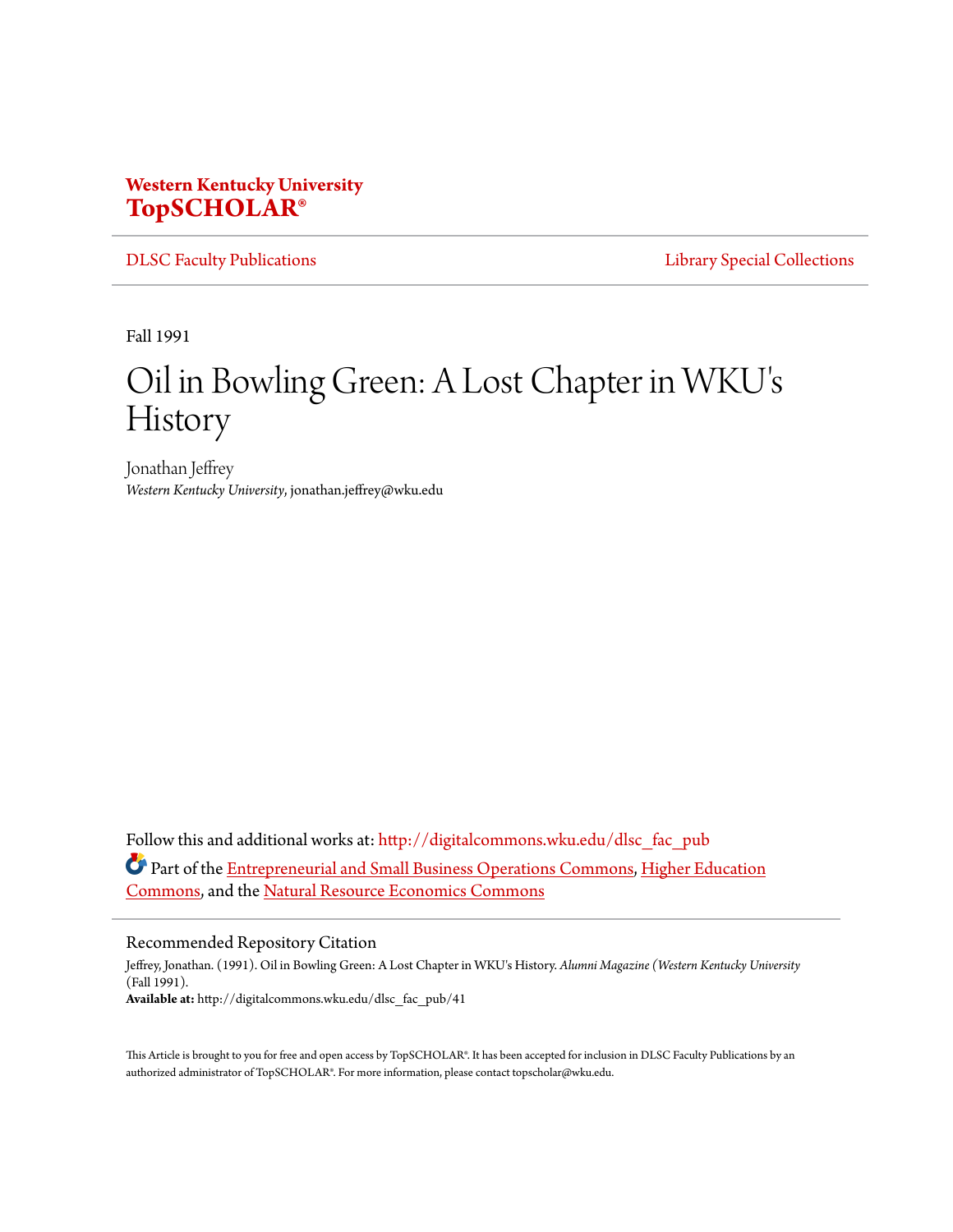#### Published in *Alumni Magazine* (Fall 1991)

### Oil in Bowling Green: A Lost Chapter in WKU's History By Jonathan Jeffrey

 Sometimes history plays hide-and-seek. It might be neatly arranged in a forgotten trunk in the attic, lost on a library shelf, or found in the cluttered recess of someone's mind. Recently, when cleaning out a closet in WKU's Wetherby Administration Building, a piece of the University's history was uncovered in a taupe-colored letter box. Inside were the records of a short-lived syndicate organized in late 1920 to drill oil on the WKU farm, which at that time was located southwest of the "Hill" and included much of the present day lower campus.

 During the first few years of the roaring 1920s, Bowling Green experienced an oil boom. Speculators who had seen the zenith of activity in the eastern Kentucky fields were searching for new areas to develop. The geological formations found throughout Warren County, known as sinkholes, were likely sites for shallow oil wells. The speculation quickly evolved into development and was initially limited to nearby Allen and Barren counties. By 1917, more wells were being drilled in Warren County, but the boom was heightened to a frenzy after tremendous oil pools were found on the Davenport and Moulder leases northwest of Bowling Green.

 The surety of oil in this county attracted speculators and field operators from all over the country. Two men who were determined not to be left out of the bonanza were William J. Bray, a Bowling Green architect, and Walter Brasher, a local contractor. Both men were at work on the soon to be completed J. Whit Potter Hall on the Western Kentucky State Normal campus when the boom was at its height. They, along with other interested groups, presented proposals for drilling on the school's farm to its Board of Regents on August 10, 1920.

1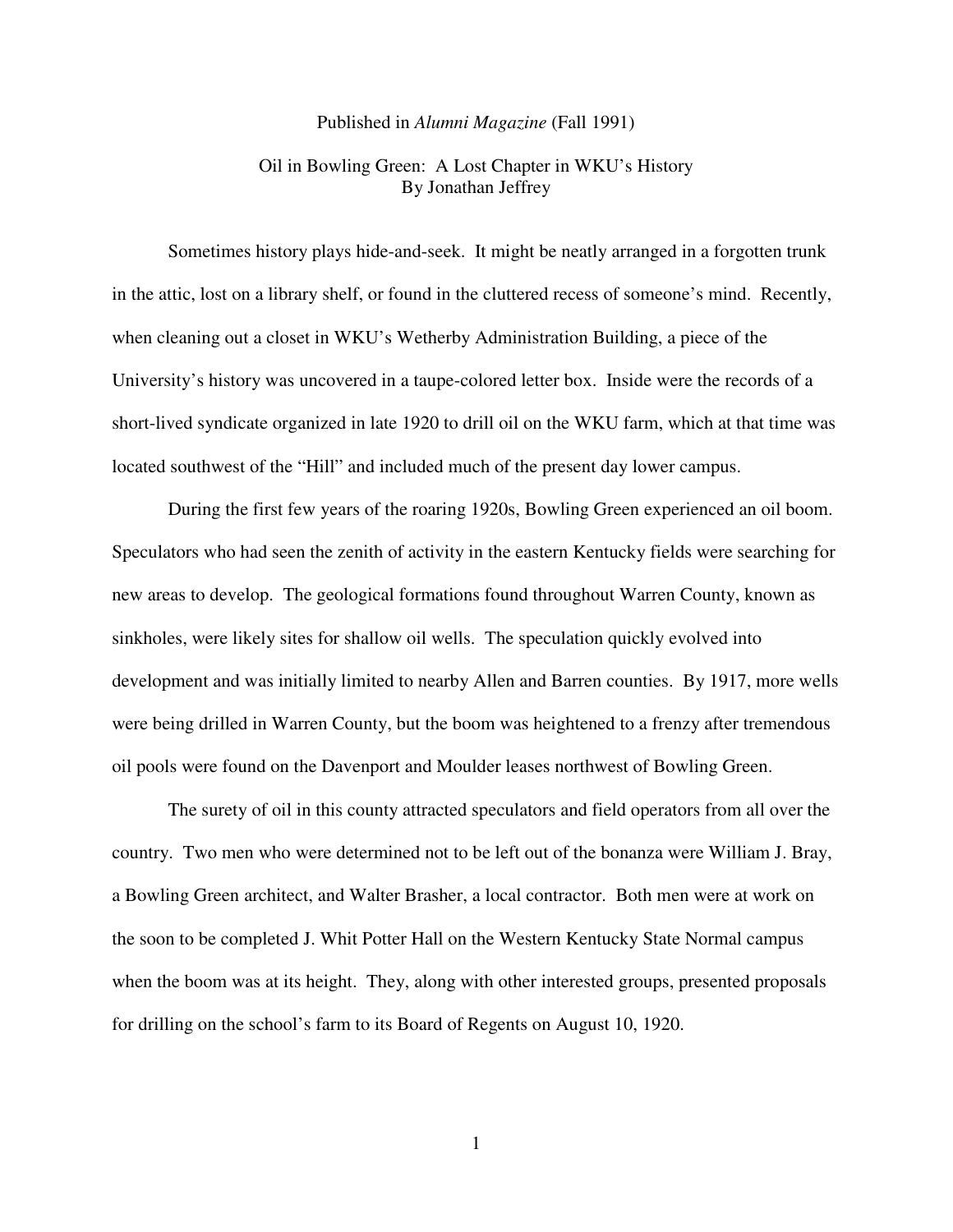The Regents accepted Bray's offer to pay \$150 per acre for the lease and one-fourth of the oil as royalty. This was a lucrative deal, as the school's farm included 91 acres and the typical royalty percentage was one-eighth. The Regents specified in their minutes that any proceeds realized from the lease were to "be applied to the construction of buildings and other school improvements on Normal Heights"

After moving to the "Hill" in 1911, the Normal School had experienced unprecedented growth. Potter Hall, the new dorm for women, and the other housing available on campus were not adequate to house the school's teeming enrollment. Oil business workers had taken many of the boarding rooms that would normally have been occupied by students. This situation not only caused a student housing shortage, but it drove the price of rooms in the community so high students could not afford to board in homes. The Regents hoped for gushers as new student accommodations could be built with the oil money.

 Two months after the Regents approved the plan, an oil and gas lease was entered in the Warren County Court Clerk's office and approved by the State Sinking Fund Commission. A check for \$13,500 was immediately made out to the Western Normal School. Should the company fail, Henry H. Cherry's school was \$13,500 ahead.

 The lease was granted "for the sole and only purpose of drilling and operating for oil and gas, and producing and marketing the same, laying pipe lines, constructing tanks, buildings and other structures thereon to take care of said products." Besides the already mentioned remuneration, the Normal School would also be paid an annual royalty of \$100 for each producing well and had "the right to gas free of cost from any such well for the purpose of heating and lighting the buildings used in connection with the Western State Normal."

2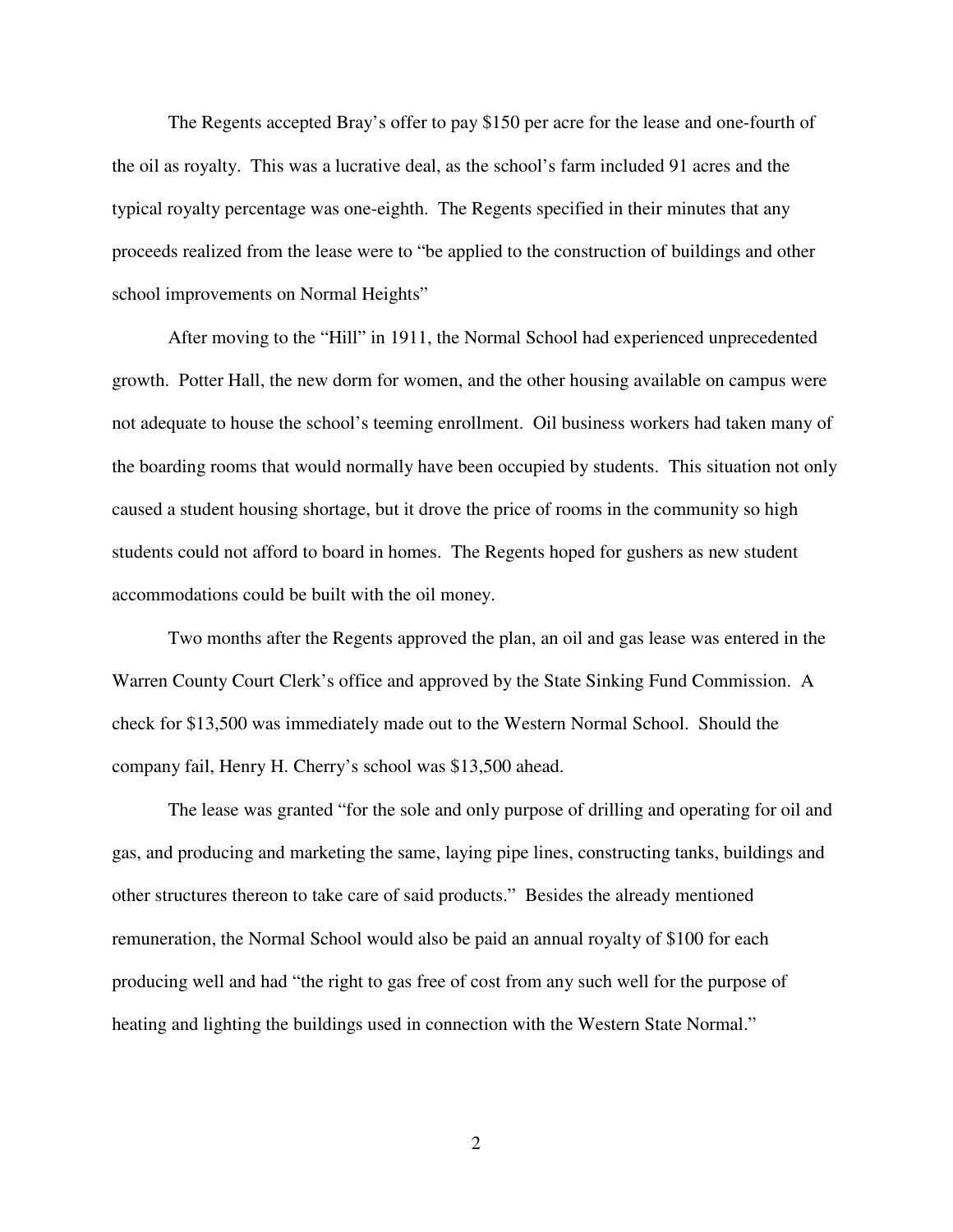The company also agreed to bury pipelines "below plow depth in any land the subject of cultivation; and to drill no well nearer than 200 feet of any house or barn now on said premises; and to pay for all damages to fences and growing crops on said land."

 Reports submitted by two consulting geologists recommended drilling. Warren County lies on the western flank of the great Cincinnati anticline or arch. This fact inspired the syndicate's founder to dub it the Great Arch Oil Company (GAOC). The company was registered with the state at \$50,000 capital, but only \$21,650 in stock was sold. The company's 142 stockholders were chiefly Western Normal faculty and staff, although the greatest percentage of money came from stockholders in Louisville. The largest stockholder was William Bray who bought 400 shares on option. Stock sold for \$10 a share.

 H.C. Warren, a Louisville building supplier, was elected company president and was the driving force behind the stock sales in Louisville. He wrote O.A. Bennett, vice-president of GAOC, about drumming up local support in Bowling Green, "Please look up all prospects at once and make them kick in." On another occasion, he was more adamant, "For the Lord's sake keep after everyone and make them kick in."

On October 14, 1920 the company entered into a contract with J.B. Gibson, a local driller. All wells were to be drilled to 1,100 feet unless oil was "found in paying quantities at a less depth." GAOC was to pay \$4 per lineal foot for each foot drilled, and as a surety it deposited \$2,200 in escrow at Citizens National Bank. Wells deeper than 550 feet required that GAOC deposit another \$2,200. In late 1920 oil was selling for \$4 a barrel.

Three wells were drilled in the winter of 1920 and the spring of 1921. The total cost of the drilling was \$14,041.48. There is no indication that oil was ever found. However, two 250 gallon wooden holding tanks were built on the farm in the winter of 1921. By March 1, 1922, it